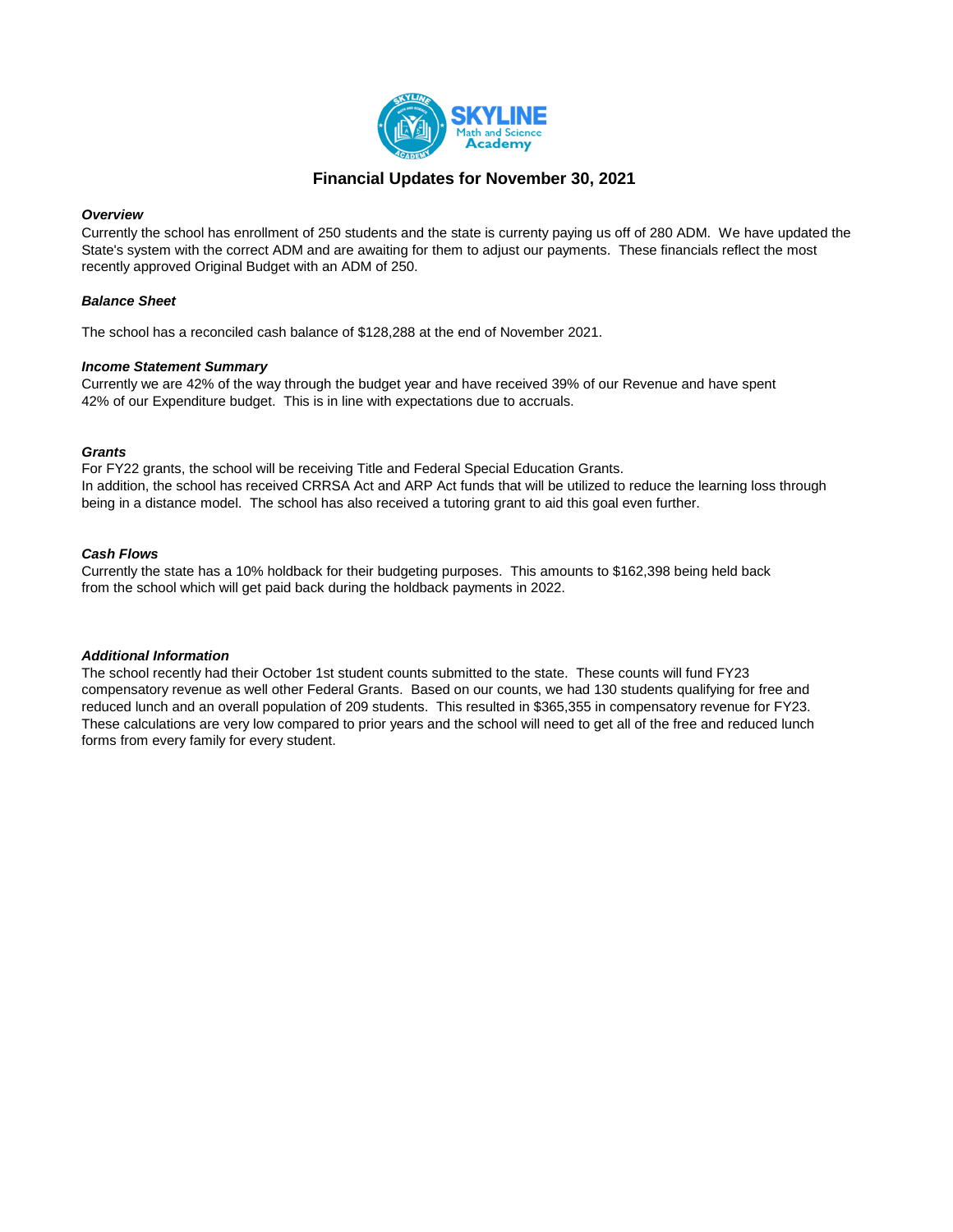

# **Skyline Math and Science Academy**

Financial Dashboard for: 11/30/2021

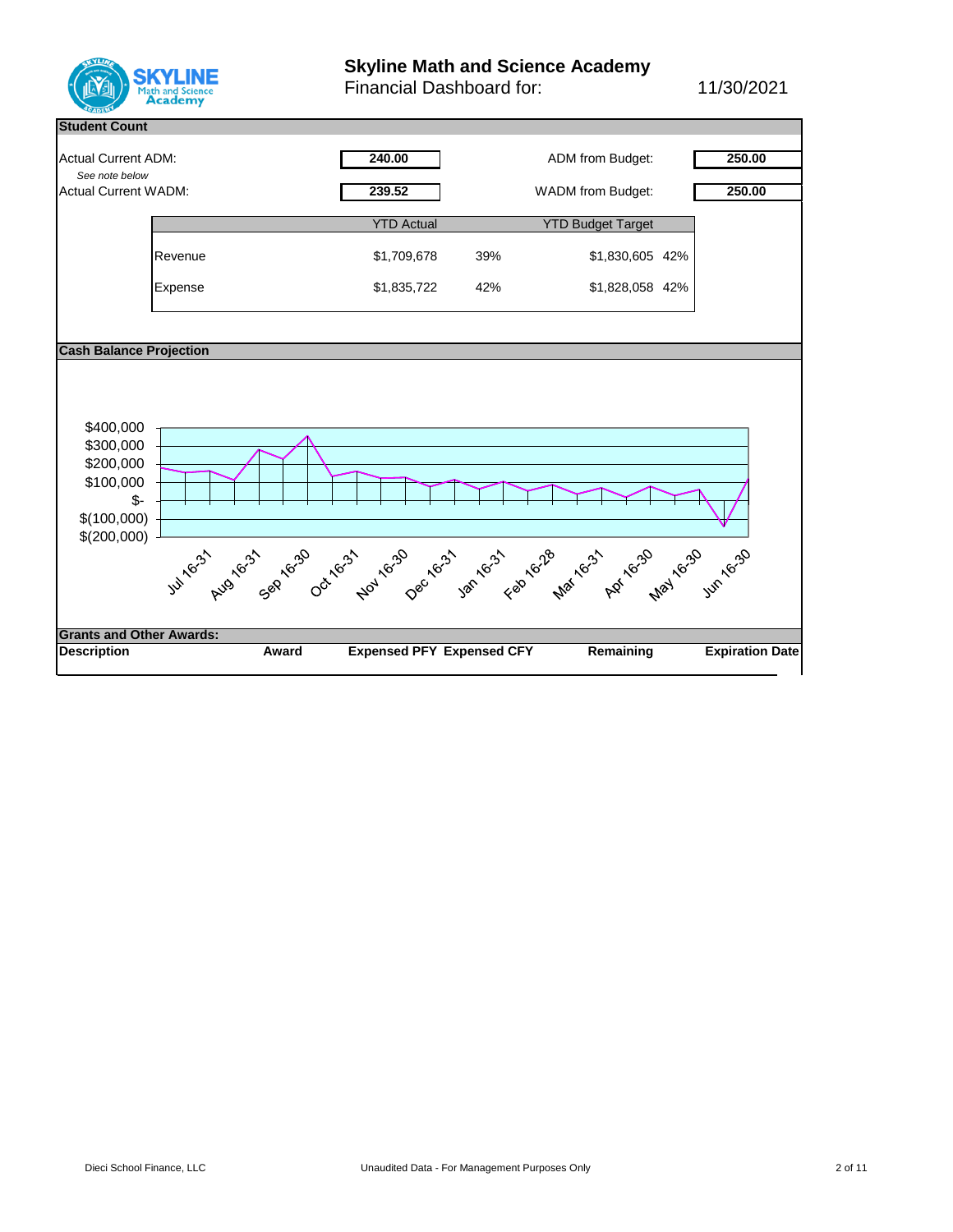

Financial Dashboard for: 11/30/2021

# **Financial Ratios: General:**

|                                                                                                                                                                                                                   | <b>YTD Actual</b>                                                                                     | FY22 Budget                                    | <b>Desired</b> |  |
|-------------------------------------------------------------------------------------------------------------------------------------------------------------------------------------------------------------------|-------------------------------------------------------------------------------------------------------|------------------------------------------------|----------------|--|
| (A) Unrestricted Cash and Investments<br>(B) Total Operating Expenses                                                                                                                                             | 128,288<br>1,835,722                                                                                  | 121,223<br>4,387,338                           |                |  |
| Cash on Hand Ratio ((A x 365) / B)                                                                                                                                                                                | 25.51                                                                                                 | 10.09                                          | 45.00          |  |
| (A) Beginning Fund Balance<br>(B) Revenues<br>(C) Expenditures<br>(D) Ending Fund Balance                                                                                                                         | 240,574<br>1,709,678<br>(1,835,722)<br>114,530                                                        | 240,574<br>4,393,451<br>(4,387,338)<br>246,687 |                |  |
| Fund Balance as a % of Expenditures (D / -C)                                                                                                                                                                      | 6.2%                                                                                                  | 5.6%                                           | 20.0%          |  |
| <b>Upcoming Deadlines:</b>                                                                                                                                                                                        |                                                                                                       |                                                |                |  |
| Task                                                                                                                                                                                                              |                                                                                                       |                                                | Due Date       |  |
| All Required Applications to MDE for Title, Special Education, Other<br>Apply for Building Lease Aid<br>FY22 Audit<br><b>Prior Year Audited Financials</b><br>Carry Automobile and Workers Compensation Insurance | June 30th, 2022<br>June 30th, 2022<br>November 2022<br>November 30th, 2022<br><b>Ongoing Renewals</b> |                                                |                |  |

These financials were compiled from information supplied by school management. They are unaudited and should be used for management purposes only.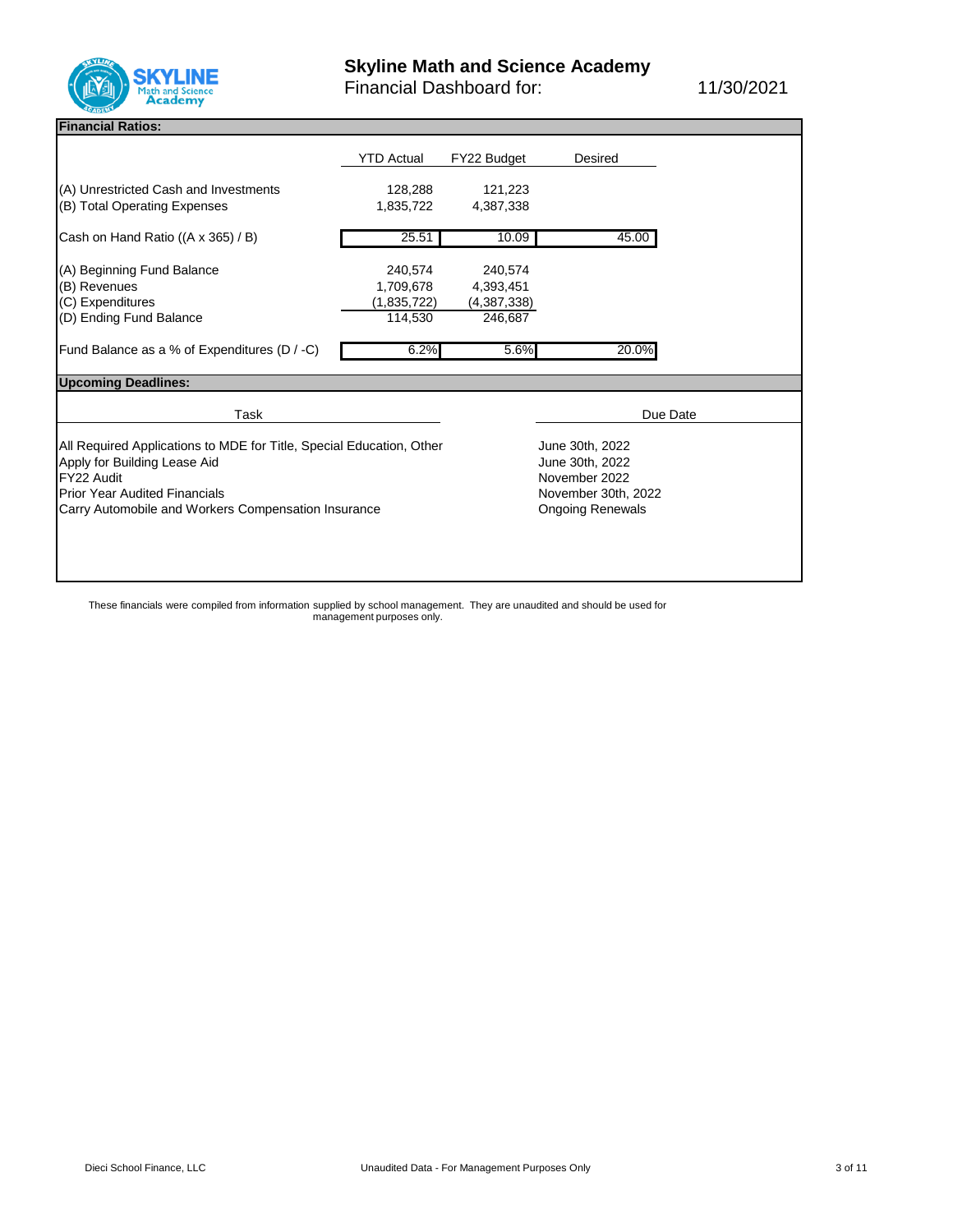# **Skyline Math and Science Academy Balance Sheet 11/30/2021**

| <b>Descriptions</b>                                                                                                                                                                                                                                                                                                                                                                                                                                                                                                                 | <b>Education</b><br><b>Fund</b>                                                                                                             | <b>Services</b><br><b>Fund</b> | <b>Fixed</b><br><b>Assets</b> | <b>Total</b>                                                                                                                               |
|-------------------------------------------------------------------------------------------------------------------------------------------------------------------------------------------------------------------------------------------------------------------------------------------------------------------------------------------------------------------------------------------------------------------------------------------------------------------------------------------------------------------------------------|---------------------------------------------------------------------------------------------------------------------------------------------|--------------------------------|-------------------------------|--------------------------------------------------------------------------------------------------------------------------------------------|
| <b>Assets</b>                                                                                                                                                                                                                                                                                                                                                                                                                                                                                                                       |                                                                                                                                             |                                |                               |                                                                                                                                            |
| <b>Current Assets</b>                                                                                                                                                                                                                                                                                                                                                                                                                                                                                                               |                                                                                                                                             |                                |                               |                                                                                                                                            |
| Checking Account - Western Bank                                                                                                                                                                                                                                                                                                                                                                                                                                                                                                     | 114,308                                                                                                                                     | 13,980                         |                               | 128,288                                                                                                                                    |
| Savings Account - Western Bank                                                                                                                                                                                                                                                                                                                                                                                                                                                                                                      |                                                                                                                                             |                                |                               |                                                                                                                                            |
| <b>Accounts Receivable</b>                                                                                                                                                                                                                                                                                                                                                                                                                                                                                                          |                                                                                                                                             |                                |                               |                                                                                                                                            |
| Due from State                                                                                                                                                                                                                                                                                                                                                                                                                                                                                                                      | 175,913                                                                                                                                     |                                |                               | 175,913                                                                                                                                    |
| Due from Federal                                                                                                                                                                                                                                                                                                                                                                                                                                                                                                                    |                                                                                                                                             |                                |                               |                                                                                                                                            |
| Prepaids                                                                                                                                                                                                                                                                                                                                                                                                                                                                                                                            | (1, 227)                                                                                                                                    |                                |                               | (1, 227)                                                                                                                                   |
| <b>Total Current Assets</b>                                                                                                                                                                                                                                                                                                                                                                                                                                                                                                         | 288,995                                                                                                                                     | 13,980                         |                               | 302,974                                                                                                                                    |
| <b>Fixed Assets</b>                                                                                                                                                                                                                                                                                                                                                                                                                                                                                                                 |                                                                                                                                             |                                |                               |                                                                                                                                            |
| Land                                                                                                                                                                                                                                                                                                                                                                                                                                                                                                                                |                                                                                                                                             |                                |                               |                                                                                                                                            |
| Improvements                                                                                                                                                                                                                                                                                                                                                                                                                                                                                                                        |                                                                                                                                             |                                |                               |                                                                                                                                            |
| <b>Buildings</b>                                                                                                                                                                                                                                                                                                                                                                                                                                                                                                                    |                                                                                                                                             |                                |                               |                                                                                                                                            |
| Equipment                                                                                                                                                                                                                                                                                                                                                                                                                                                                                                                           |                                                                                                                                             |                                |                               |                                                                                                                                            |
| <b>Construction in Progress</b>                                                                                                                                                                                                                                                                                                                                                                                                                                                                                                     |                                                                                                                                             |                                |                               |                                                                                                                                            |
| <b>Accum Depr Buildings</b>                                                                                                                                                                                                                                                                                                                                                                                                                                                                                                         |                                                                                                                                             |                                |                               |                                                                                                                                            |
| Accum Depr On Equip.                                                                                                                                                                                                                                                                                                                                                                                                                                                                                                                |                                                                                                                                             |                                |                               |                                                                                                                                            |
| <b>Total Fixed Assets</b>                                                                                                                                                                                                                                                                                                                                                                                                                                                                                                           |                                                                                                                                             |                                |                               |                                                                                                                                            |
| <b>Total Assets</b>                                                                                                                                                                                                                                                                                                                                                                                                                                                                                                                 | 288,995                                                                                                                                     | 13,980                         | $\blacksquare$                | 302,974                                                                                                                                    |
| <b>Liabilities &amp; Fund Balance</b><br><b>Current Liabilities</b><br>Short-Term Debt<br><b>Accounts Payable</b><br><b>Health Deduction</b><br>LegalSheild Deduction<br><b>Dental Deduction</b><br>Salaries/FICA Payable<br>Net Pay Payable<br>Life, LTD, STD Deduction<br>TRA, PERA, Child Support Payable Liability<br>Garnishments<br><b>Total Current Liabilities</b><br><b>Fund Balance</b><br><b>Investment Fixed Assets</b><br>Unassigned Fund Balance - 6/30/2021<br>Net Income/(Loss) - FY22<br><b>Total Fund Balance</b> | 100,000<br>90,401<br>(10, 926)<br>(432)<br>(1, 296)<br>400<br>(614)<br>1,337<br>861<br>(510)<br>179,219<br>240,574<br>(140, 024)<br>109,775 | 13,980<br>13,980               |                               | 100,000<br>90,401<br>(10, 926)<br>(432)<br>(1,296)<br>400<br>(614)<br>1,337<br>861<br>(510)<br>179,219<br>240,574<br>(126, 044)<br>123,755 |
|                                                                                                                                                                                                                                                                                                                                                                                                                                                                                                                                     |                                                                                                                                             |                                | ٠                             | 302,974                                                                                                                                    |
| <b>Total Liabilities &amp; Fund Balance</b><br><b>State Holdback Calculation:</b><br>** Total Fiscal Year School Budgeted State Revenues                                                                                                                                                                                                                                                                                                                                                                                            | 288,995                                                                                                                                     | 13,980<br>3,866,628<br>42%     |                               |                                                                                                                                            |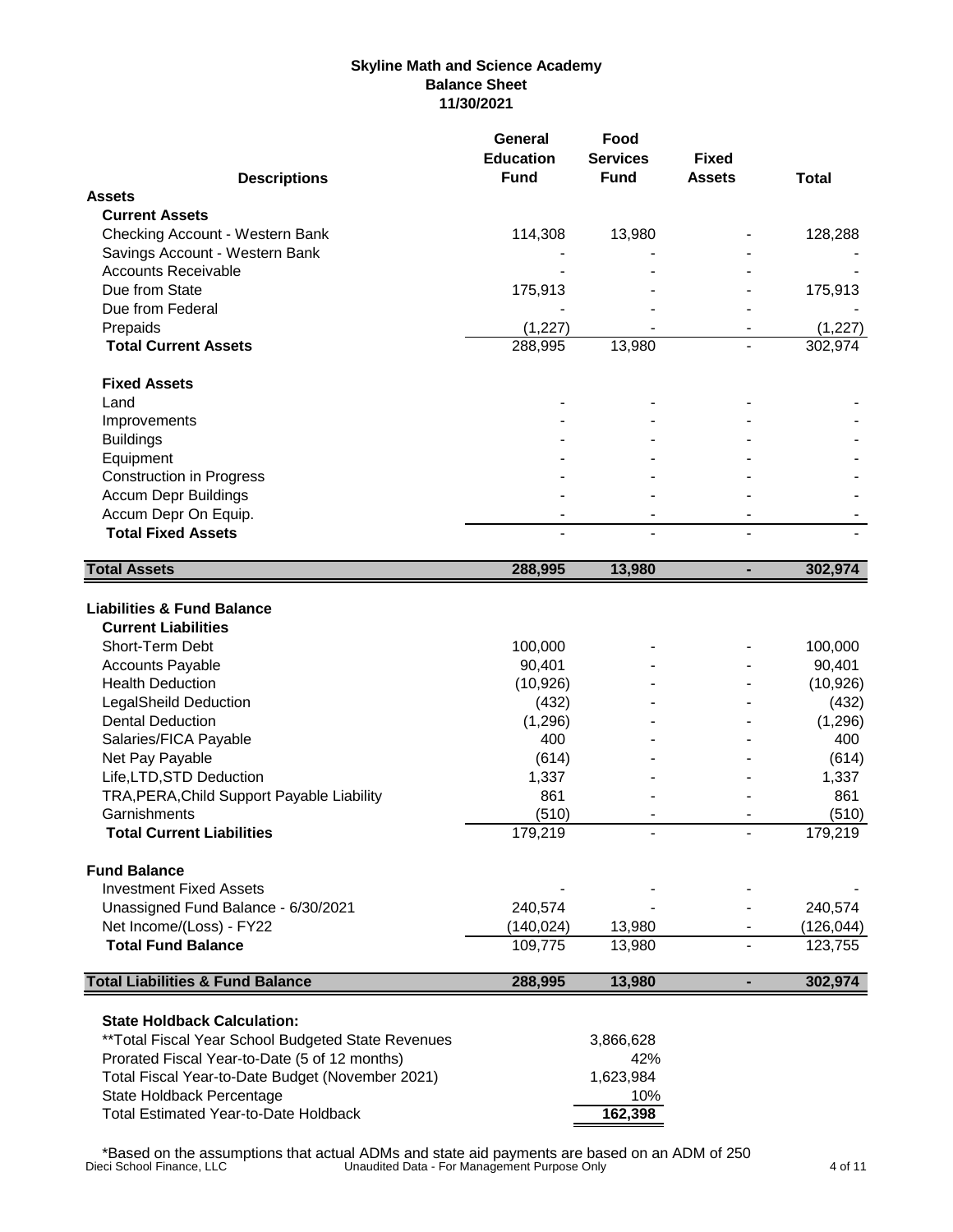## **Skyline Math and Science Academy Summary Income Statement For Period Ending November 30, 2021**

|                                             | <b>Month</b><br><b>Activity</b> | Year-To-Date<br><b>Activity</b><br><b>ADM</b><br><b>PPU</b> | <b>FY22 Original</b><br><b>Budget</b><br>250.00<br>250.00 | $%$ of<br><b>Budget</b> |
|---------------------------------------------|---------------------------------|-------------------------------------------------------------|-----------------------------------------------------------|-------------------------|
| <b>GENERAL FUND 01</b>                      |                                 |                                                             |                                                           |                         |
| <b>REVENUES</b>                             |                                 |                                                             |                                                           |                         |
| <b>State Revenue</b>                        |                                 |                                                             |                                                           |                         |
| <b>Endowment Fund Apportionment</b>         |                                 | 5,014                                                       | 8,085                                                     | 62%                     |
| <b>General Education Aid</b>                | 112,292                         | 1,262,946                                                   | 2,717,400                                                 | 46%                     |
| Literacy Incentive Aid                      |                                 | 72                                                          |                                                           | N/A                     |
| Long-Term Facilities Maintenace             |                                 |                                                             | 33,000                                                    | 0%                      |
| <b>General Education Aid</b>                |                                 | 1,927                                                       |                                                           | N/A                     |
| Lease Aid<br><b>State Special Education</b> | 123,918<br>71,568               | 125,776<br>211,786                                          | 328,500<br>779,643                                        | 38%<br>27%              |
| <b>Total State Revennue</b>                 | 307,778                         | 1,607,521                                                   | 3,866,628                                                 | 42%                     |
| <b>Federal Revenue</b>                      |                                 |                                                             |                                                           |                         |
| Title I                                     |                                 |                                                             | 99,116                                                    | 0%                      |
| Title II                                    | 389                             | 389                                                         | 13,165                                                    | 3%                      |
| Title III                                   | 19,572                          | 19,572                                                      | 33,199                                                    | 59%                     |
| <b>Federal Special Education</b>            | 305                             | 305                                                         | 16,144                                                    | 2%                      |
| Title IV                                    | 10,000                          | 10,000                                                      | 10,000                                                    | 100%                    |
| <b>Total Federal Revenue</b>                | 30,266                          | 30,266                                                      | 171,623                                                   | 18%                     |
| <b>Other Revenue</b>                        |                                 |                                                             |                                                           |                         |
| Miscellaneous Revenue                       |                                 | 4,912                                                       |                                                           | N/A                     |
| <b>Total Other Revenue</b>                  |                                 | 4,912                                                       | -                                                         | N/A                     |
| <b>TOTAL REVENUES</b>                       | 338,044                         | 1,642,699                                                   | 4,038,251                                                 | 41%                     |
| <b>EXPENDITURES</b>                         |                                 |                                                             |                                                           |                         |
| Administration                              |                                 |                                                             |                                                           |                         |
| Salaries/Wages                              | 29,737                          | 123,803                                                     | 344,202                                                   | 36%                     |
| <b>Benefits</b>                             | 7,745                           | 32,965                                                      | 90,785                                                    | 36%                     |
| <b>Purchased Services</b>                   | 42,644                          | 95,499                                                      | 172,000                                                   | 56%                     |
| Supplies/Materials                          | 5,425                           | 29,674                                                      | 34,000                                                    | 87%                     |
| Dues/Memberships                            |                                 | 13,058                                                      | 62,700                                                    | 21%                     |
| <b>Total Administration</b>                 | 85,551                          | 294,999                                                     | 703,686                                                   | 42%                     |
| <b>General Education</b>                    |                                 |                                                             |                                                           |                         |
| Salaries/Wages                              | 97,954                          | 293,816                                                     | 861,916                                                   | 34%                     |
| <b>Benefits</b>                             | 20,659                          | 62,764                                                      | 268,787                                                   | 23%                     |
| <b>Purchased Services</b>                   | 7,342                           | 32,511                                                      | 40,000                                                    | 81%                     |
| Supplies/Materials                          | 6,249                           | 73,768                                                      | 113,260                                                   | 65%                     |
| <b>Total General Education</b>              | 132,203                         | 462,859                                                     | 1,283,964                                                 | 36%                     |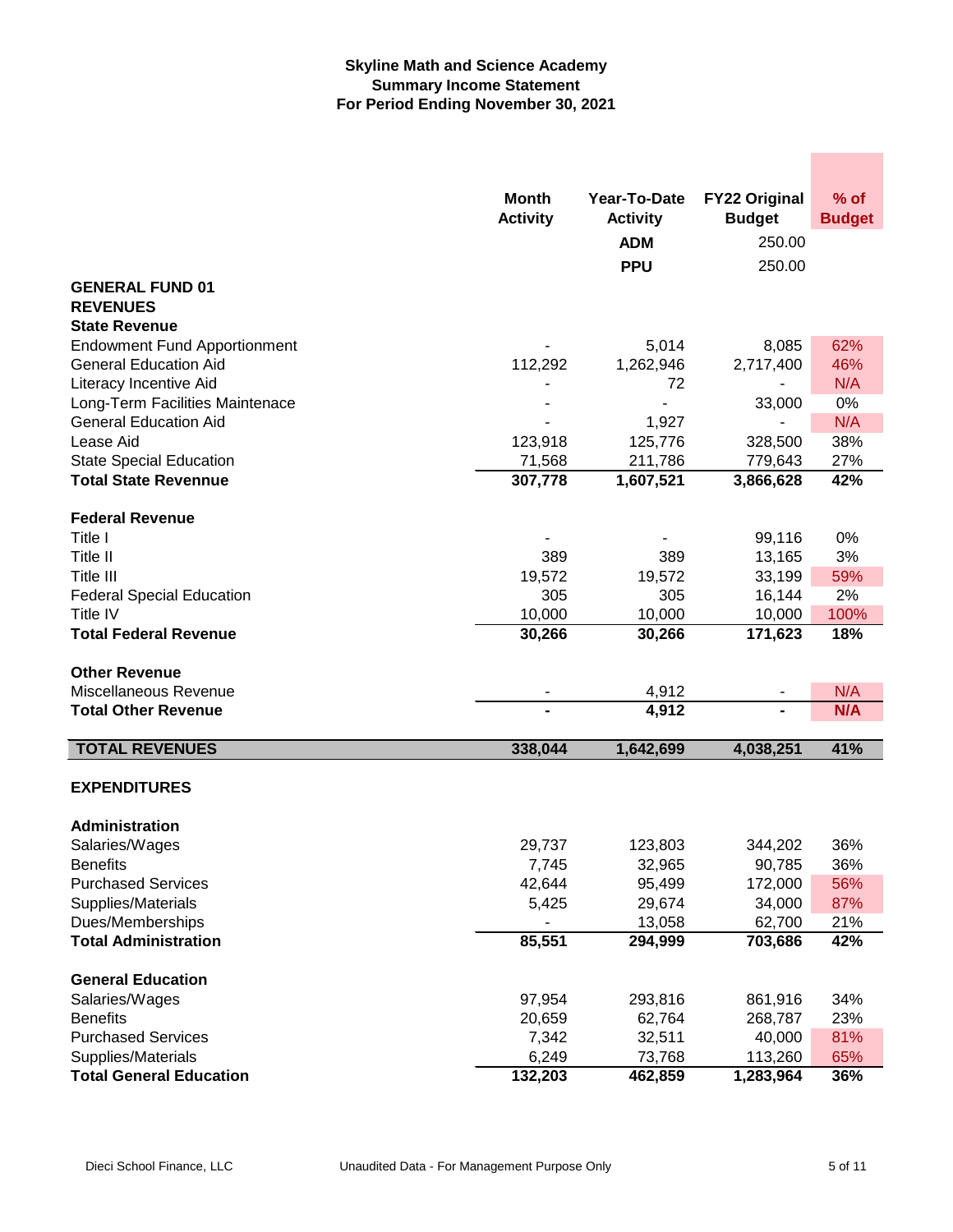## **Skyline Math and Science Academy Summary Income Statement For Period Ending November 30, 2021**

|                                                  | Month<br><b>Activity</b> | Year-To-Date<br><b>Activity</b> | <b>FY22 Original</b><br><b>Budget</b> | $%$ of        |
|--------------------------------------------------|--------------------------|---------------------------------|---------------------------------------|---------------|
|                                                  |                          |                                 |                                       | <b>Budget</b> |
|                                                  |                          | <b>ADM</b>                      | 250.00                                |               |
| <b>State Special Education</b><br>Salaries/Wages | 70,537                   | 223,400                         | 546,793                               | 41%           |
| <b>Benefits</b>                                  | 12,936                   | 44,744                          | 117,615                               | 38%           |
| <b>Purchased Services</b>                        |                          | 10,328                          | 35,250                                | 29%           |
| Supplies/Materials                               | 120                      | 120                             | 7,500                                 | 2%            |
| <b>Total State Special Education</b>             | 83,594                   | 278,593                         | 707,159                               | 39%           |
|                                                  |                          |                                 |                                       |               |
| <b>Federal Funds</b>                             |                          |                                 |                                       |               |
| Title I                                          |                          |                                 | 99,116                                | 0%            |
| Title II                                         |                          | 5,980                           | 13,165                                | 45%           |
| Title III                                        |                          | ۰                               | 16,144                                | 0%            |
| <b>Title IV</b>                                  |                          |                                 | 10,000                                | 0%            |
| <b>Federal Special Education</b>                 |                          | 2,454                           | 33,199                                | 7%            |
| <b>CARES Money</b>                               | (5,000)                  | 60,573                          |                                       | N/A           |
| COVID-19 Testing                                 |                          | 6,040                           |                                       | N/A           |
| <b>Total Federal Funds</b>                       | (5,000)                  | 75,047                          | 171,623                               | 44%           |
|                                                  |                          |                                 |                                       |               |
| <b>Instructional Support</b>                     |                          |                                 |                                       |               |
| Salaries/Wages                                   | 10,773                   | 32,320                          | 30,000                                | 108%          |
| <b>Benefits</b>                                  | 2,036                    | 6,086                           | 4,759                                 | 128%          |
| <b>Purchased Services</b>                        | 10,145                   | 16,130                          | $\overline{\phantom{a}}$              | N/A           |
| <b>Total Instructional Support</b>               | 22,954                   | 54,536                          | 34,759                                | 157%          |
| <b>Student Support Services</b>                  |                          |                                 |                                       |               |
| Transportation                                   | 41,575                   | 234,850                         | 487,375                               | 48%           |
| <b>Health Supplies</b>                           | 3,028                    | 3,169                           | 1,000                                 | 317%          |
| Capital                                          | 91,198                   | 91,198                          |                                       | N/A           |
| <b>Total Student Support Services</b>            | 135,801                  | 329,217                         | 488,375                               | 67%           |
|                                                  |                          |                                 |                                       |               |
| <b>Operations and Maintenance</b>                |                          |                                 |                                       |               |
| <b>Purchased Services</b>                        | 11,094                   | 35,564                          | 101,500                               | 35%           |
| <b>Building Lease</b>                            | 37,348                   | 224,086                         | 496,172                               | 45%           |
| Supplies/Materials                               | 1,463                    | 15,056                          | 9,900                                 | 152%          |
| <b>Total Operations and Maintenance</b>          | 49,904                   | 274,706                         | 607,572                               | 45%           |
| <b>Other Finance Uses</b>                        |                          |                                 |                                       |               |
| Insurance                                        | 2,553                    | 12,767                          | 35,000                                | 36%           |
| <b>Total Finance Uses</b>                        | 2,553                    | 12,767                          | 35,000                                | 36%           |
|                                                  |                          |                                 |                                       |               |
| <b>TOTAL EXPENDITURES</b>                        | 507,560                  | 1,782,723                       | 4,032,138                             | 44%           |
| <b>GENERAL FUND 01 - NET INCOME(LOSS)</b>        | (169, 516)               | (140, 024)                      | 6,113                                 |               |
|                                                  |                          |                                 |                                       |               |

**Contract Contract**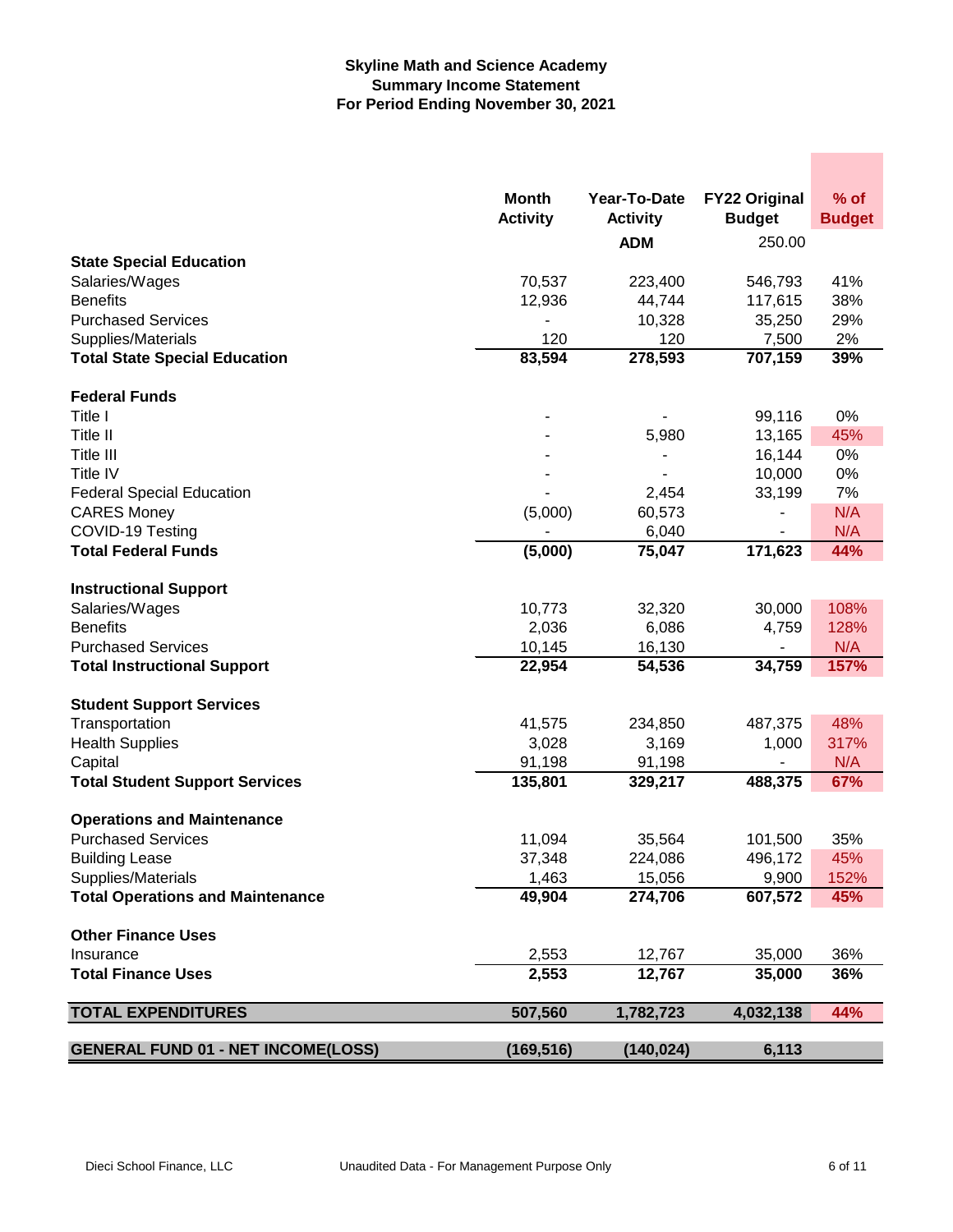## **Skyline Math and Science Academy Summary Income Statement For Period Ending November 30, 2021**

|                                                 | <b>Month</b>    | Year-To-Date    | <b>FY22 Original</b> | $%$ of        |
|-------------------------------------------------|-----------------|-----------------|----------------------|---------------|
|                                                 | <b>Activity</b> | <b>Activity</b> | <b>Budget</b>        | <b>Budget</b> |
|                                                 |                 | <b>ADM</b>      | 250.00               |               |
| <b>FOOD SERVICES FUND 02</b><br><b>REVENUES</b> |                 |                 |                      |               |
| <b>State Revenue</b>                            | 1,145           | 1,173           |                      | N/A           |
| <b>Federal Revenue</b>                          | 61,669          | 65,805          | 330,000              | 20%           |
| <b>Interfund Transfer</b>                       |                 |                 | 25,200               | 0%            |
|                                                 |                 |                 |                      |               |
| <b>TOTAL REVENUES</b>                           | 62,814          | 66,978          | 355,200              | 19%           |
|                                                 |                 |                 |                      |               |
| <b>EXPENDITURES</b>                             |                 |                 |                      |               |
| Salaries/Wages                                  | 2,229           | 10,031          | 49,063               | 20%           |
| <b>Benefits</b>                                 | 338             | 1,520           | 8,638                | 18%           |
| <b>Purchased Services</b>                       |                 | 2,379           | 13,500               | 18%           |
| Supplies/Materials                              | 865             | 39,069          | 284,000              | 14%           |
|                                                 |                 |                 |                      |               |
| <b>TOTAL EXPENDITURES</b>                       | 3,432           | 52,999          | 355,200              | 15%           |
|                                                 |                 |                 |                      |               |
| FOOD SERVICE FUND 02 - NET INCOME(LOSS)         | 59,382          | 13,980          |                      |               |
|                                                 |                 |                 |                      |               |
| <b>ALL FUNDS - NET INCOME(LOSS)</b>             | (110, 134)      | (126, 044)      | 6,113                |               |

**Contract Contract**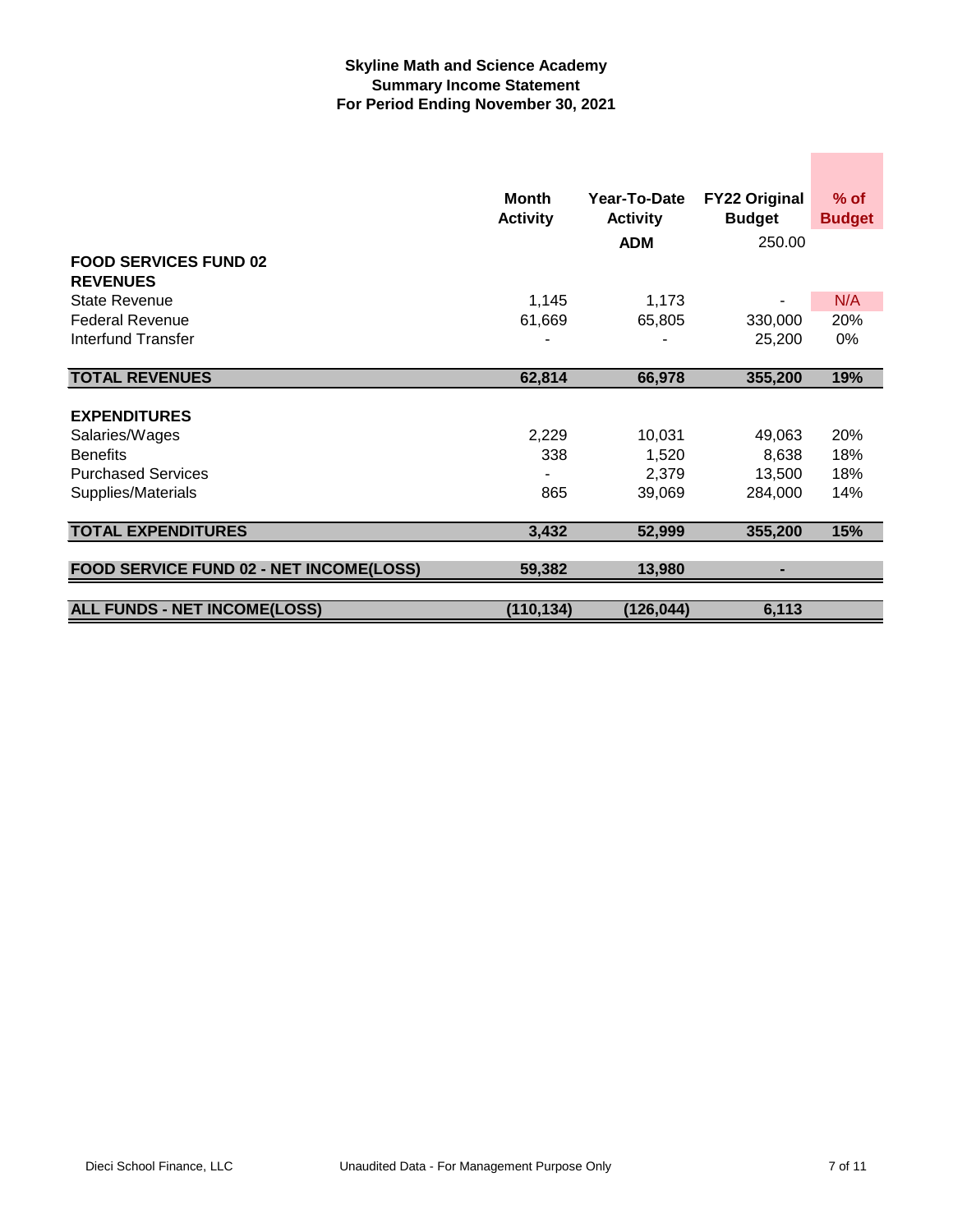# **Skyline Math and Science Academy Payment Register - November 2021 Fiscal Year 2021 - 2022**

| <b>CHECK</b><br><b>VENDOR</b><br><b>DATE</b>                                            | <b>INVOICE DESCRIPTION</b>                                                                                             | <b>CHECK</b><br><b>AMOUNT</b><br><b>NUMBER</b> |            |  |
|-----------------------------------------------------------------------------------------|------------------------------------------------------------------------------------------------------------------------|------------------------------------------------|------------|--|
|                                                                                         |                                                                                                                        |                                                |            |  |
| <b>Voided Transaction</b>                                                               |                                                                                                                        |                                                |            |  |
| 11/9/2021 All Areas Lock and Key LLC                                                    | Keys & Other Hardware                                                                                                  | 8432                                           | (2,822.50) |  |
| 11/23/2021 Twin Cities Health Consulting                                                | Nursing Service Jan-Feb 20211850                                                                                       | 8472                                           | 1,850.00   |  |
| <b>Payroll</b>                                                                          |                                                                                                                        |                                                |            |  |
| 11/5/2021 Payroll                                                                       | Payroll Net Pay                                                                                                        | <b>WX</b>                                      | 80,087.03  |  |
| 11/11/2021 Payroll                                                                      | Payroll Net Pay                                                                                                        | 1008 - 1011                                    | 1,583.48   |  |
| 11/19/2021 Payroll                                                                      | Payroll Net Pay                                                                                                        | WX                                             | 76,687.26  |  |
| <b>Regular Checks</b>                                                                   |                                                                                                                        |                                                |            |  |
| 11/23/2021 Business Essentials                                                          | Cold Packs, Social Distance Supplies, Paper Towels & Cleaning Supplies, Cleaning Supplies, Maintenance Supplies, Stude | 8461                                           | 13,734.13  |  |
| 11/23/2021 Curtis Law Firm, LLC                                                         | Legal Fees August & Legal Services Sept-Oct 2021                                                                       | 8462                                           | 3,400.00   |  |
| 11/23/2021 Eric J. Notch                                                                | <b>October Stem Classes</b>                                                                                            | 8463                                           | 2,500.00   |  |
| 11/23/2021 Lauren Mauel's Academic Coaching                                             | <b>Grant Tutoring</b>                                                                                                  | 8464                                           | 3,036.30   |  |
| 11/23/2021 LegalShield                                                                  | Premiums - 11/21 & October Permiums                                                                                    | 8465                                           | 362.90     |  |
| 11/23/2021 LOFFLER COMPANIES                                                            | Delivery Fee for toner, Copier NC14670-01 Overage Charge 8/21-9/20, Copier Lease 9/21-10/20/21 & Copier Lease NC1      | 8466                                           | 2,004.74   |  |
| 11/23/2021 Optimum Human Resource Systems                                               | Affirmative Action Plan Prep and Support 2021                                                                          | 8467                                           | 2,300.00   |  |
| 11/23/2021 RM Consulting                                                                | <b>October Consulting</b>                                                                                              | 8468                                           | 2,062.50   |  |
|                                                                                         |                                                                                                                        | 8469                                           | 7,934.20   |  |
| 11/23/2021 Securitas Electronic Security, Inc.                                          | Monitor & Maint. Service APR-2020, Monitor & Maint. Service MAY-2020, Monitor & Maint. Service JUN-2020, Monitor       |                                                |            |  |
| 11/23/2021 Surplus Services                                                             | Chairs, Office Furnishings & Bookcases                                                                                 | 8470                                           | 253.00     |  |
| 11/23/2021 THE MCDOWELL AGENCY, INC.                                                    | <b>Background Checks</b>                                                                                               | 8471                                           | 504.00     |  |
|                                                                                         |                                                                                                                        |                                                |            |  |
| <b>Manual Checks</b>                                                                    |                                                                                                                        |                                                |            |  |
| 11/3/2021 Lion's Mouth Bookstore                                                        | <b>Classroom Supplies</b>                                                                                              | 9998435                                        | 2,958.70   |  |
| 11/3/2021 NCS Pearson, Inc.                                                             | <b>Classroom Curriculum</b>                                                                                            | 9998436                                        | 1,958.00   |  |
| 11/3/2021 Regents of the University of Minnesota PRESS Online Course 8/16/21 - 11/28/21 |                                                                                                                        | 9998437                                        | 5,980.00   |  |
| 11/3/2021 Somali TV of Minnesota                                                        | Marketing, Advertising, Somali TV                                                                                      | 9998438                                        | 5,500.00   |  |
| 11/3/2021 The Somali Museum of Minnesota                                                | The revival of forgotten somali words                                                                                  | 9998439                                        | 5,000.00   |  |
| 11/3/2021 The Works Museum                                                              | <b>Family Engineering Night</b>                                                                                        | 9998440                                        | 380.00     |  |
| 11/9/2021 Enterprise Vehicle Exchange Inc                                               | Van Purchase #2                                                                                                        | 9998441                                        | 46,607.50  |  |
| 11/9/2021 Enterprise Vehicle Exchange Inc                                               | Van Purchase #1                                                                                                        | 9998442                                        | 44,590.50  |  |
| 11/10/2021 All Areas Lock and Key LLC                                                   | Master Keying Locks, Service Call & Install & Keys & Other Hardware                                                    | 9998443                                        | 3,107.50   |  |
| 11/10/2021 Lauren Mauel's Academic Coaching                                             | <b>Grant Tutors</b>                                                                                                    | 9998444                                        | 2,193.00   |  |
| 11/10/2021 Leading Educational Services, LLC                                            | September Services & October Services                                                                                  | 9998445                                        | 5,120.00   |  |
|                                                                                         | <b>October Cleaning Service</b>                                                                                        | 9998446                                        | 5,500.00   |  |
| 11/10/2021 Manuel Ortega Cleaning                                                       |                                                                                                                        |                                                |            |  |
| 11/10/2021 Success Leadership Center                                                    | Parent Training September - October                                                                                    | 9998447                                        | 4,500.00   |  |
| 11/11/2021 Business Essentials                                                          | <b>Classroom Supplies</b>                                                                                              | 9998448                                        | 10,453.20  |  |
| 11/11/2021 Done Right Food Services, Inc.                                               | Lunch, Breakfast, Food Supplies, Commodities Credit & Late Fee                                                         | 9998449                                        | 32,019.45  |  |
| 11/11/2021 HeartCert                                                                    | <b>On-Site CPR Certification Class</b>                                                                                 | 9998451                                        | 1,485.00   |  |
| 11/11/2021 Ifrah Adan                                                                   | Reimbursement for Supplies                                                                                             | 9998452                                        | 120.48     |  |
| 11/11/2021 John Cairns Law, P.A.                                                        | Consulting on SST ordinance                                                                                            | 9998453                                        | 1,625.00   |  |
| 11/11/2021 Lorenz Bus Service, Inc.                                                     | Mini Coach                                                                                                             | 9998454                                        | 2,850.00   |  |
| 11/11/2021 McGraw-Hill LLC                                                              | Text books, Inspired Science - Teacher Edition, Reading Wonders Gr5, Reading Wonders Gr6, Impact Social Studies Gr5,   | 9998455                                        | 5,076.90   |  |
|                                                                                         |                                                                                                                        |                                                |            |  |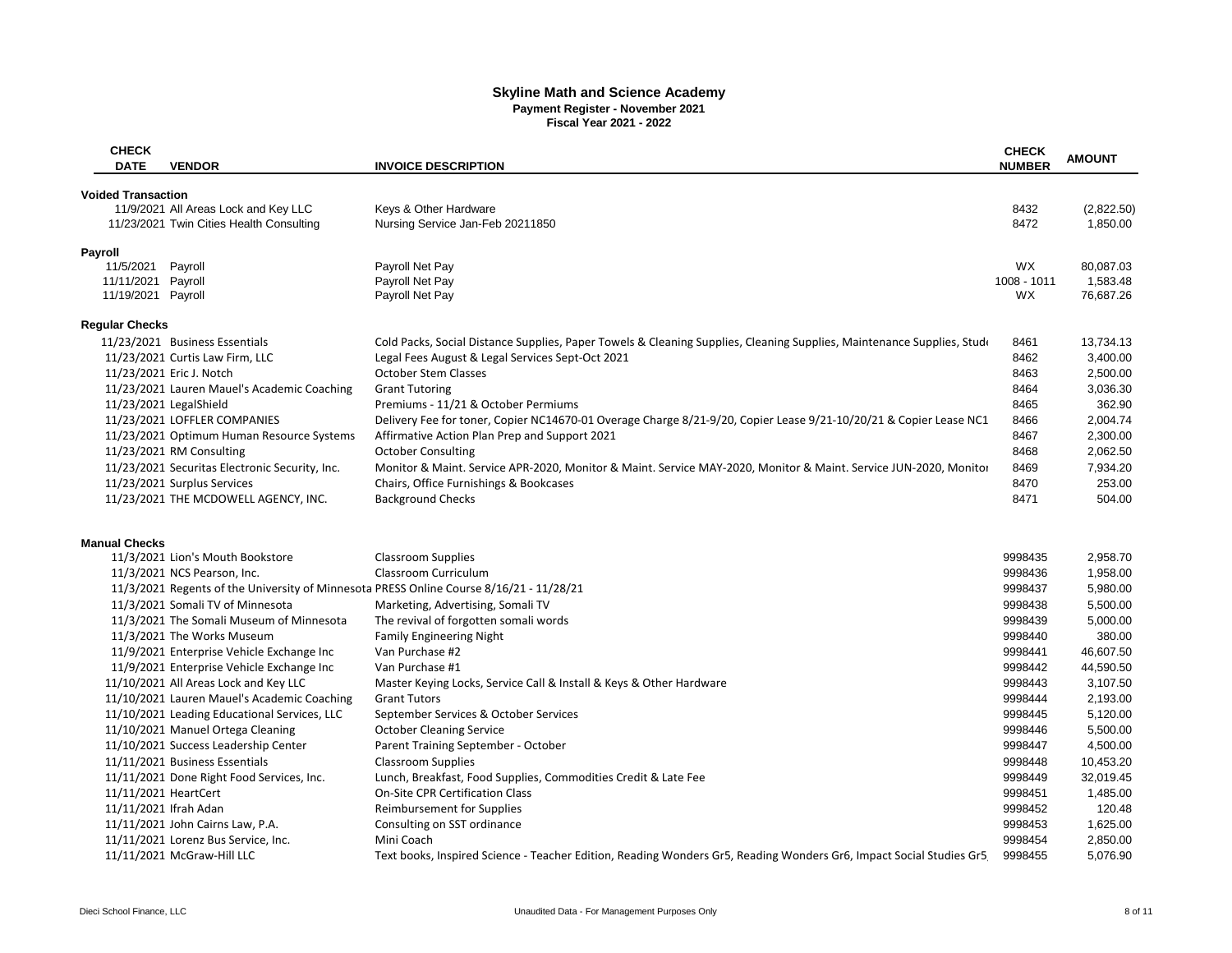|                  | 11/11/2021 RM Consulting                                                        | September Consulting Fee                  | 9998456   | 3,450.00  |
|------------------|---------------------------------------------------------------------------------|-------------------------------------------|-----------|-----------|
|                  | 11/11/2021 Serendipity Investment Group, LLC                                    | November Rent                             | 9998457   | 37,347.68 |
|                  | 11/11/2021 United Security Solutions LLC                                        | Security Guard Services 9/25/21 - 10/1/21 | 9998458   | 716.63    |
|                  | 11/11/2021 WDTechOnline, LLC                                                    | Tech Support & Web Filtering              | 9998459   | 2,383.00  |
|                  | 11/11/2021 Hayat Mohamed                                                        | Net Pay 10.20.21 & Net Pay 11.5.21        | 9998460   | 2,461.06  |
|                  |                                                                                 |                                           |           |           |
| <b>Wires</b>     |                                                                                 |                                           |           |           |
|                  | 11/1/2021 Metropolitan Life Insurance Company Life Insurance, LTD, Dental, AD&D |                                           | WX        | 2,154.37  |
|                  | 11/1/2021 PreferredOne Insurance Company                                        | November Health Insurance                 | WX        | 21,283.85 |
|                  | 11/3/2021 Amazon.Com                                                            | <b>Nurse Supplies</b>                     | <b>WX</b> | 62.64     |
|                  | 11/3/2021 Culligan Bottled Water                                                | Water                                     | <b>WX</b> | 590.70    |
|                  | 11/4/2021 Amazon.Com                                                            | <b>Classroom Supplies</b>                 | <b>WX</b> | 48.59     |
|                  | 11/4/2021 Amazon.Com                                                            | <b>Classroom Supplies</b>                 | WX        | 459.74    |
|                  | 11/5/2021 Cub Foods                                                             | <b>Breakfast</b>                          | WX        | 79.66     |
|                  | 11/5/2021 Dept. of the Treasury                                                 | <b>Federal Taxes &amp; FICA</b>           | <b>WX</b> | 22,711.28 |
|                  | 11/5/2021 Harwanaag Restaurant & Banquet                                        | Food                                      | <b>WX</b> | 360.00    |
|                  | 11/5/2021 MN DEPT OF REVENUE                                                    | <b>MN Taxes</b>                           | <b>WX</b> | 3,719.98  |
| 11/5/2021 PERA   |                                                                                 | <b>PERA</b>                               | WX        | 5,395.71  |
|                  | 11/5/2021 Starbucks                                                             | Coffee                                    | <b>WX</b> | 19.30     |
| 11/5/2021 TRA    |                                                                                 | <b>TRA</b>                                | WX        | 10,916.88 |
|                  | 11/8/2021 American National Bank                                                | <b>Account Analyis Charge</b>             | WX        | 98.35     |
|                  | 11/8/2021 Cub Foods                                                             | <b>Breakfast</b>                          | WX        | 87.35     |
|                  | 11/8/2021 Restaurant Depot                                                      | Kitchen Supplies                          | WX        | 82.38     |
|                  | 11/8/2021 Restaurant Depot                                                      | Kitchen Supplies                          | WX        | 6.51      |
|                  | 11/8/2021 Starbucks                                                             | <b>Coffee Traveler</b>                    | WX        | 19.39     |
|                  | 11/8/2021 STATE OF MN                                                           | Child Support                             | WX        | 255.00    |
|                  | 11/8/2021 Tayo Grill                                                            | Food                                      | WX        | 259.57    |
|                  | 11/9/2021 Office Depot                                                          | <b>Office Supplies</b>                    | WX        | 111.10    |
|                  | 11/9/2021 Park Supply of Minneapolis                                            | <b>Supplies</b>                           | WX        | 51.58     |
|                  | 11/11/2021 Dept. of the Treasury                                                | <b>FICA</b>                               | WX        | 291.02    |
|                  | 11/11/2021 MN DEPT OF REVENUE                                                   | <b>MN Taxes</b>                           | WX        | 42.44     |
| 11/11/2021 PERA  |                                                                                 | PERA                                      | WX        | 168.00    |
| 11/11/2021 TRA   |                                                                                 | <b>TRA</b>                                | WX        | 111.21    |
|                  | 11/12/2021 Restaurant Depot                                                     | Kitchen Supplies                          | WX        | 206.40    |
|                  | 11/12/2021 Sams Club                                                            | <b>Breakfast</b>                          | WX        | 402.90    |
|                  | 11/15/2021 Nice Guys Corporation                                                | <b>Supplies</b>                           | WX        | 3,070.00  |
| 11/16/2021 Dalco |                                                                                 | Maintenance Supplies - Battery            | WX        | 644.93    |
|                  | 11/16/2021 Propel Nonprofit Cash                                                | Fees                                      | WX        | 100.00    |
|                  | 11/16/2021 The Hanover Insurance Group                                          | Insurance                                 | <b>WX</b> | 2,553.38  |
|                  | 11/17/2021 Accent Communications                                                | <b>Phone Services</b>                     | WX        | 259.00    |
|                  | 11/17/2021 Accent Communications                                                | <b>Phone Services</b>                     | WX        | 1,439.76  |
|                  | 11/17/2021 The Home Depot                                                       | <b>Maintenance Supplies</b>               | WX        | 90.68     |
|                  | 11/17/2021 T-Mobile                                                             | Mobile Phone Service - 11/21              | WX        | 191.66    |
|                  | 11/18/2021 The Home Depot                                                       | <b>Maintenance Supplies</b>               | WX        | 194.27    |
|                  | 11/19/2021 Dept. of the Treasury                                                | <b>Federal Taxes &amp; FICA</b>           | WX        | 20,844.06 |
|                  | 11/19/2021 MN DEPT OF REVENUE                                                   | <b>MN Taxes</b>                           | WX        | 3,409.58  |
| 11/19/2021 PERA  |                                                                                 | PERA                                      | WX        | 5,720.51  |
| 11/19/2021 TRA   |                                                                                 | <b>TRA</b>                                | WX        | 9,663.56  |
|                  | 11/22/2021 Accent Communications                                                | <b>Phone Services</b>                     | WX        | 259.00    |
|                  | 11/22/2021 Accent Communications                                                | <b>Phone Services</b>                     | WX        | 259.00    |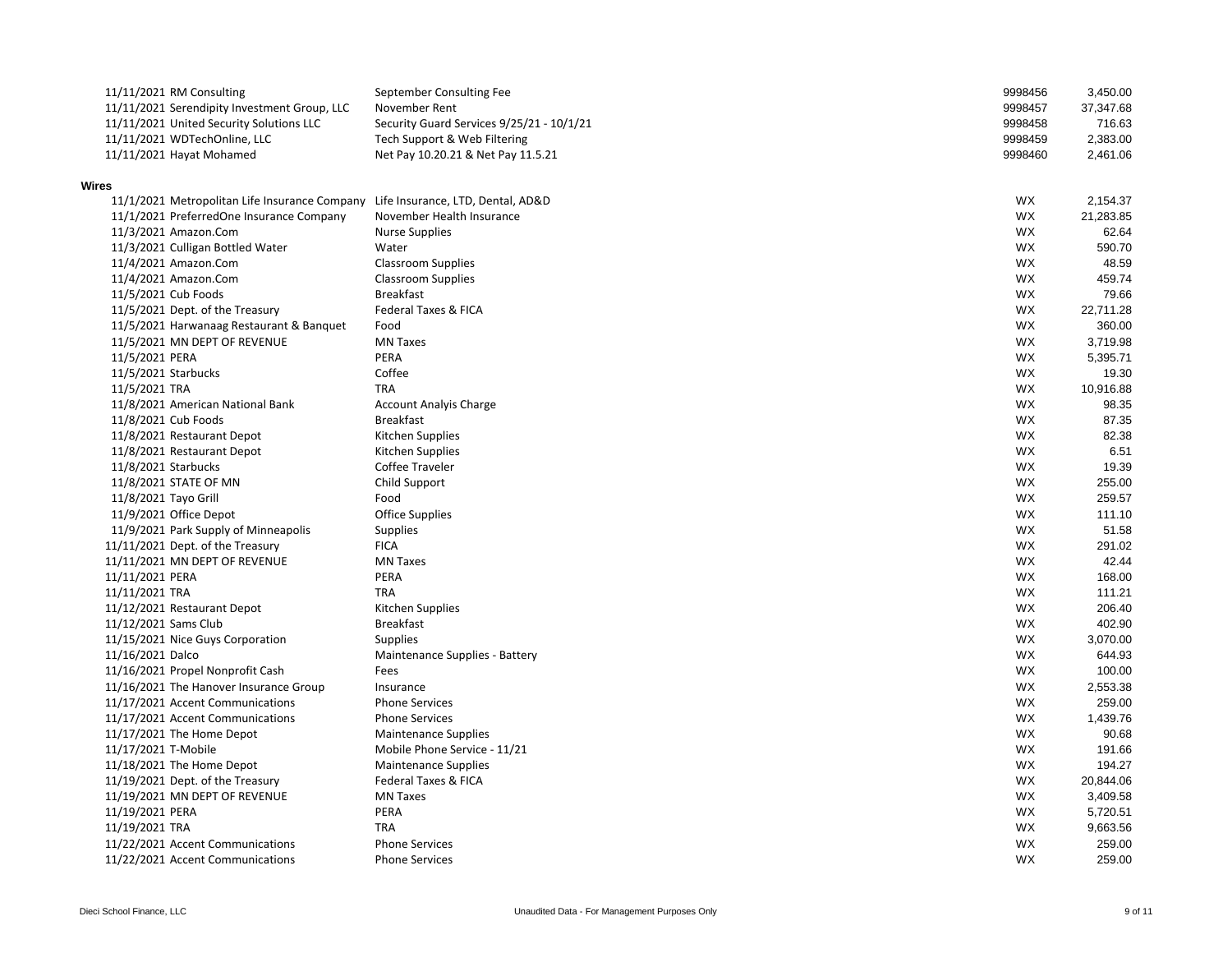| 11/22/2021 Accent Communications                       | <b>Phone Services</b>           | <b>WX</b> | 259.00 |  |  |  |
|--------------------------------------------------------|---------------------------------|-----------|--------|--|--|--|
| 11/22/2021 Amazon.Com                                  | <b>Office Supplies</b>          | <b>WX</b> | 53.75  |  |  |  |
| 11/22/2021 Amazon.Com                                  | Classroom Supplies - Headphones | <b>WX</b> | 409.41 |  |  |  |
| 11/22/2021 Amazon.Com                                  | Computers                       | <b>WX</b> | 918.20 |  |  |  |
| 11/22/2021 Best Buy                                    | Computers                       | <b>WX</b> | 837.50 |  |  |  |
| 11/22/2021 STATE OF MN                                 | Child Support                   | <b>WX</b> | 255.00 |  |  |  |
| 11/23/2021 Accent Communications                       | <b>Phone Services</b>           | <b>WX</b> | 259.00 |  |  |  |
| 11/23/2021 Accent Communications                       | <b>Phone Services</b>           | <b>WX</b> | 259.00 |  |  |  |
| 11/23/2021 Office Depot                                | <b>Office Supplies</b>          | <b>WX</b> | 196.71 |  |  |  |
| 11/24/2021 Dollar Tree                                 | <b>Classroom Supplies</b>       | <b>WX</b> | 36.73  |  |  |  |
| 11/24/2021 Skateville                                  | Admissions                      | <b>WX</b> | 30.00  |  |  |  |
| 11/24/2021 Skateville                                  | Admissions                      | <b>WX</b> | 216.00 |  |  |  |
| 11/26/2021 Perfect Tint                                | <b>Maintenance Services</b>     | WX        | 749.88 |  |  |  |
| 11/26/2021 Target                                      | Gift Cards & Treats             | <b>WX</b> | 342.93 |  |  |  |
|                                                        |                                 |           |        |  |  |  |
| <b>Total November 2021 Disbursements</b><br>552,379.04 |                                 |           |        |  |  |  |

**V = Void Check \*= Break in sequence**